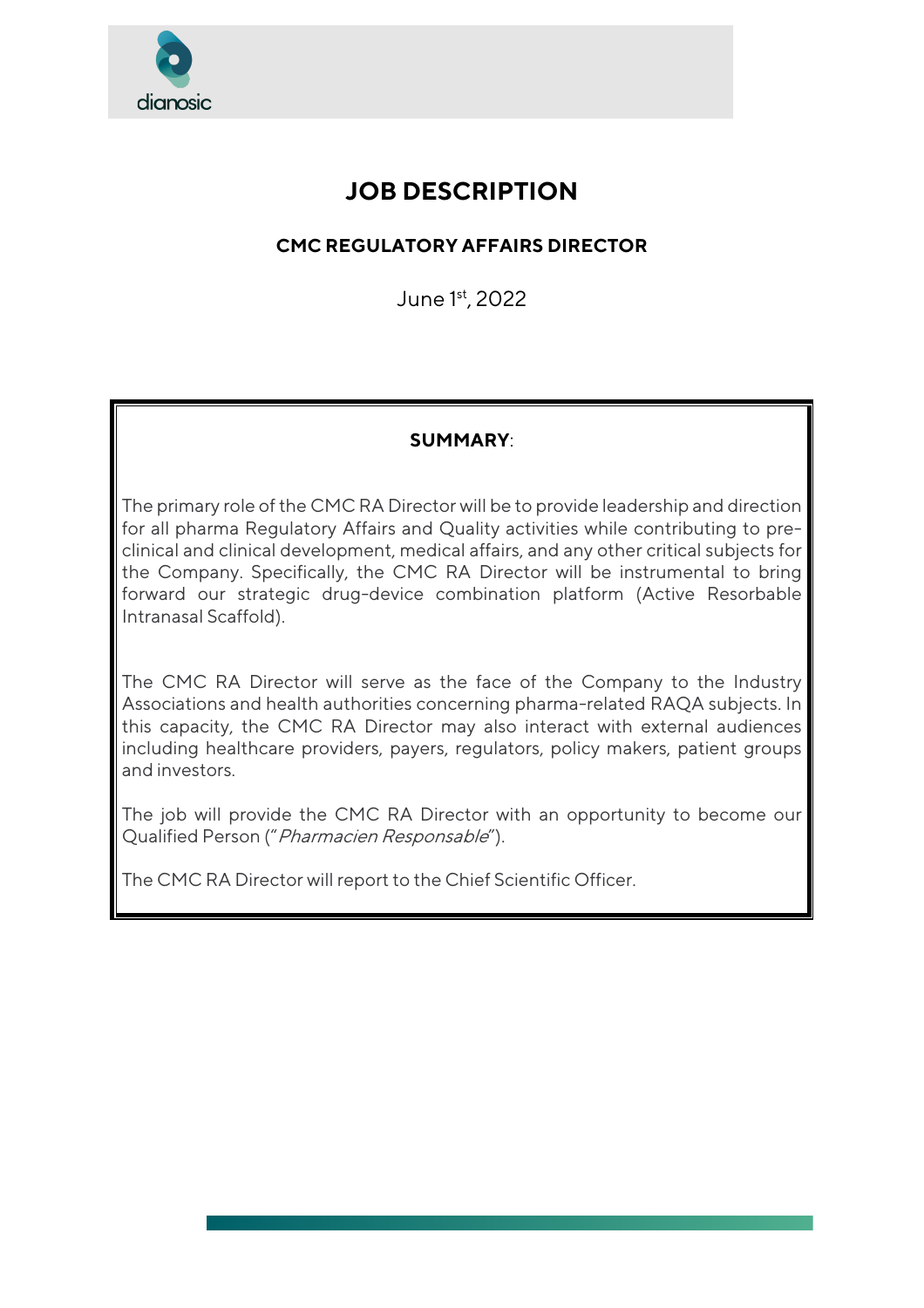

#### **INTRODUCTION** :

Dianosic was founded in 2017 and develops innovative solutions in the field of ENT (Ear, Nose & Throat), a €50 billion, double digit growth, and still largely underserved market.

Our startup operates right at the frontier between Pharma and Medtech, as we see tremendous opportunities for drug-device combinations in this specialty. The project originates from the ENT Department from the University Hospital of Strasbourg, where unmet clinical needs have been identified.

Our main focus areas are Chronic Rhinitis, Chronic Sinusitis and intranasal bleeding (Epistaxis). Noteworthy, Dianosic has a strong French and German footprint in R&D and manufacturing.

Dianosic's strategic goal is to establish new standards of care in Chronic Rhinitis and Chronic Sinusitis with its drug-eluting Active Resorbable Scaffold (ARIS). This drugdevice combination ARIS platform, developed with world renowned resorbable polymers experts, has the potential to establish new treatment paradigms. Moreover, our ARIS platform creates immense opportunities to create other verticals, especially in the field of otology, chronic migraine and facial pain.

Given the increasing importance of our pharmaceutical activities, DIANOSIC is actively engaged in seeking and finding the right candidate in order to push CMC Regulatory activities forward in a timely fashion.

Last, dianosic acknowledges that ESG (Environmental, Social and Governance) topics are of utmost importance and takes all necessary actions to ensure they are properly factored in our strategic roadmap.

## **ROLES & RESPONSIBILITIES**

#### **General**:

Partner with other members of the company on overall strategic planning. Represent the company and its programs to external audiences.

Develop robust CMC Regulatory strategies and oversee planning and execution for both applications (chronic rhinitis and chronic sinusitis) of the Active Resorbable Intranasal Scaffold (ARIS) technological platform.

Provide subject matter expertise in relevant areas including the mastery of Regulatory changes through new guidelines or position statements from decision makers.

Present regular updates to the members of the company and relevant strategic boards.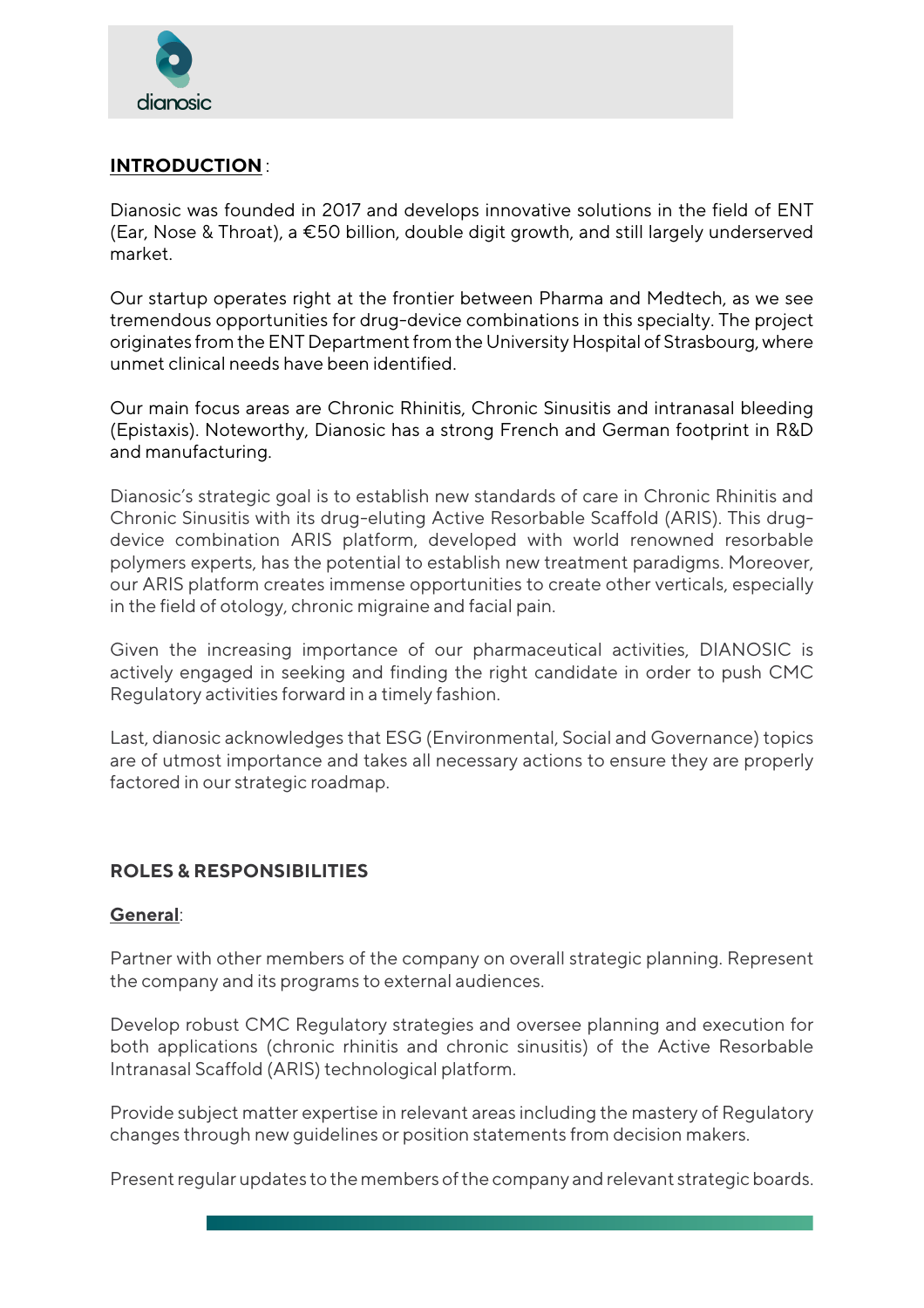

Lead the CMC aspect of Drugs and drug device combination Research and Development (R&D) up to marketing approval in EU and USA; Support the Design and Development (D&D) of medical devices as and when needed.

Manage the Industrial manufacturing, distribution, and surveillance of marketed Drugs.

Coordinate the CMC section of Quality Management System.

Plan, execute and manages CDMOs and CMOs audits, selection, and qualification

Propose and manage budgets and resources required for: the clinical development, medical affairs. Participate to budget discussions and preparation for Regulatory Affairs activities.

Ensure effective policies and procedures are in place for respective areas of responsibility and compliance

Acts as Qualified Person (Responsible Pharmacist)

#### **In R&D**:

Work in close collaboration with Research & Development, Medical Devices, Regulatory Affairs, non-clinical and clinical internal / external experts.

Lead the CMC development strategy

- Manage CDMOs (selection, qualification, monitoring)
- Coordinate the authoring of IMPD, CMC section of INDs, PSF
- Coordinate the support of appropriate consultants
- Manage technical release of IMP batches
- Participate in CMC R&D strategy
- Manage CMC R&D budgets

**Marketed products** (drugs, drugs associated with dispensing devices)

- Manage CMOs
- Manage Regulatory variations
- Review executed batch records, CAPAs, OOS, Change controls
- Prepare and lead periodic product revies
- Manage batch recalls
- Coordinate marketed products Pharmacovigilance